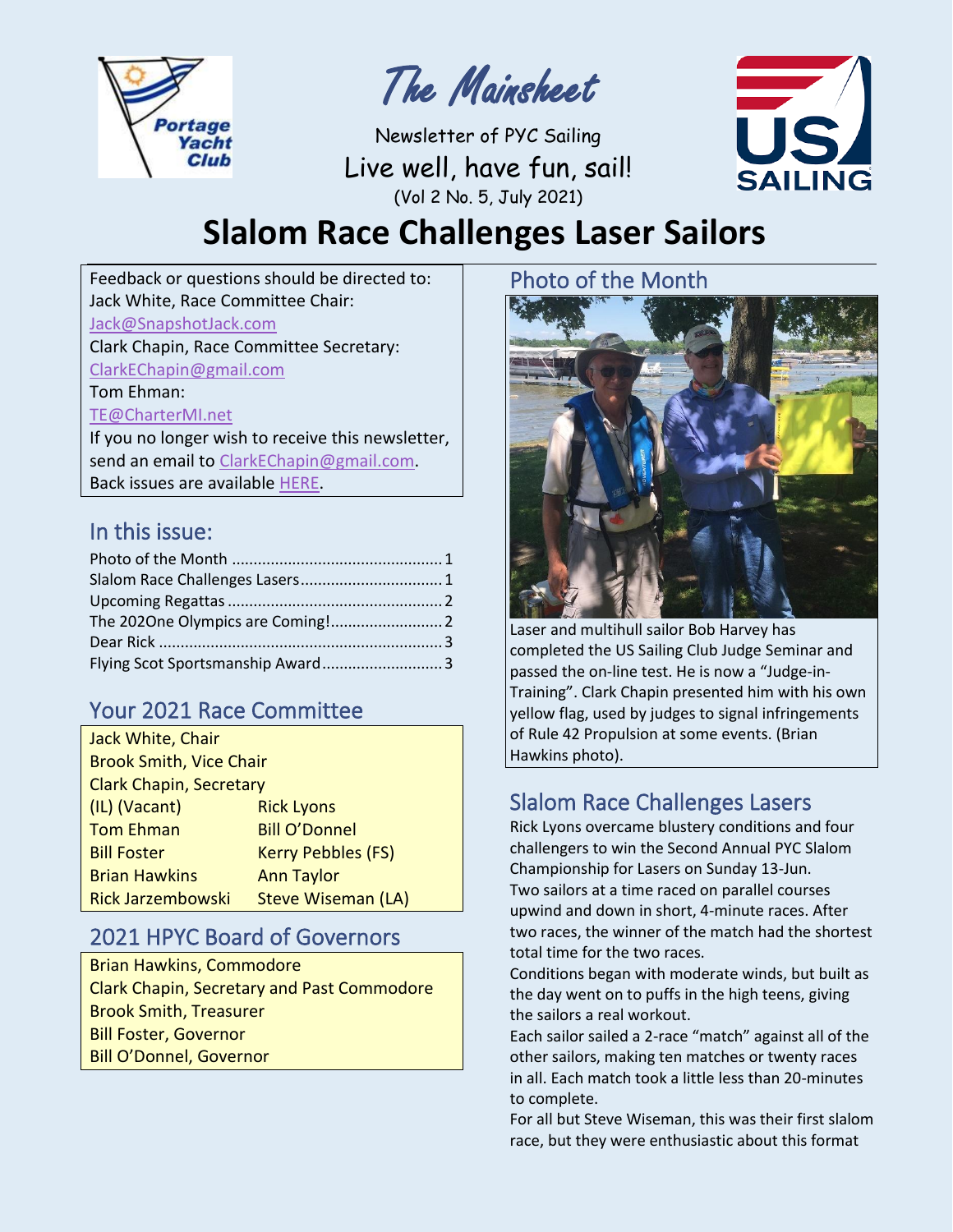



and were eager for the event to be repeated, possibly later in the summer.



Start of a slalom race. One boat starts near the orange buoy and the other near the yellow.

Clark Chapin was assisted on the Signal Boat by former PYC members Dick and Jan Weaver. Brian Hawkins and Bob Harvey manned the Service Boat. Brook Smith, Bill O'Donnel, and Sarah Walsh also set the marks in "BFD", Brook's Sea Ray powerboat.



Slalom Race competitors Matt Heywood, Paul Offer, Rick Lyons, Elliott Lyons, and Steve Wiseman. (Brian Hawkins photo)

| 2021 PYC Slalom Championship |                      |                   |  |
|------------------------------|----------------------|-------------------|--|
| <b>Final Standings</b>       |                      |                   |  |
| Sail No.                     | Competitor           | <b>W-L Record</b> |  |
| 145449                       | <b>Rick Lyons</b>    | $4 - 0$           |  |
| 158712                       | <b>Steve Wiseman</b> | $3-1$             |  |
| 137086                       | Matt Heywood         | $2 - 2$           |  |
| 150937                       | Paul Offer           | $1 - 3$           |  |
| 159777                       | <b>Elliott Lyons</b> | $0 - 4$           |  |

#### <span id="page-1-0"></span>Upcoming Regattas

There are several regattas coming up for the classes that sail on Portage Lake. Sailing at another venue helps grow skills as well as make new friends and

| contacts. It's also the best way to see how others rig |
|--------------------------------------------------------|
| and sail their boats.                                  |

|                 |                                                        |                                                     | <b>Star</b>   |               |             |
|-----------------|--------------------------------------------------------|-----------------------------------------------------|---------------|---------------|-------------|
| <b>Class</b>    | Regatta                                                | Location                                            | t             | End           | <b>Link</b> |
|                 | (FS=Flying Scot, IL=Interlake, SF=Sunfish, MC=MC Scow) |                                                     |               |               |             |
| Flying<br>Scot  | North American<br>Championship                         | Cedar<br>Point YC,<br>Westport,<br>CT               | $10 -$<br>Jul | $15 -$<br>Jul | <b>LINK</b> |
| Interlake       | Indian Lake<br>Regatta                                 | <b>Indian Lake</b><br>YC,<br>Russell's<br>Point, OH | $10-$<br>Jul  | $10 -$<br>Jul | <b>LINK</b> |
| Interlake       | Lorain 1 Design<br>Regatta                             | Lorain, OH                                          | $10 -$<br>Jul | $10 -$<br>Jul | <b>LINK</b> |
| Interlake       | Interlake<br><b>Nationals</b>                          | Sandusky<br>SC,<br>Sandusky,<br>OH                  | $14 -$<br>Jul | $17 -$<br>Jul | <b>LINK</b> |
| Laser<br>(ILCA) | <b>Great Lakes</b><br>Championships                    | Chicago<br>Corinthian<br>YC,<br>Chicago, IL         | $17 -$<br>Jul | $18 -$<br>Jul | <b>TBD</b>  |

#### <span id="page-1-1"></span>The 202One Olympics are Coming!

The Summer Olympics, delayed a year due to the pandemic, are starting later this month. They will be televised in the US by NBC and its various channels and streaming services. The sailing events will take place from July 25 through August 4 at Enoshima, a resort island just south of Tokyo in Sagami Bay. A total of ten medals will be up for grabs:

| Event                  | <b>Class</b> | <b>USA Entrant</b>       |
|------------------------|--------------|--------------------------|
| Women's Sailboard      | RS X         | <b>Farrah Hall</b>       |
| Men's Sailboard        | RS X         | Pedro Pascual            |
| Women's                | Laser        | Paige Railey             |
| Singlehanded Dinghy    | Radial       |                          |
| Men's Singlehanded     | Laser        | Charlie                  |
| Dinghy                 |              | <b>Buckingham</b>        |
| Men's Singlehanded     | Finn         | Luke Muller              |
| Dinghy (Heavy)         |              |                          |
| Women's                | 470          | Lara Dallman-            |
| Doublehanded           |              | Weiss                    |
| Dinghy                 |              | Nikki Barnes             |
| Men's Doublehanded     | 470          | David Hughes             |
| Dinghy                 |              | Stu McNay                |
| Men's Skiff            | 49er         | (None) ( <mark> )</mark> |
| Women's Skiff          | 49er FX      | Maggie Shea              |
|                        |              | Stephanie Roble          |
| <b>Mixed Multihull</b> | NACRA 17     | <b>Riley Gibbs</b>       |
|                        |              | Anna Weiss               |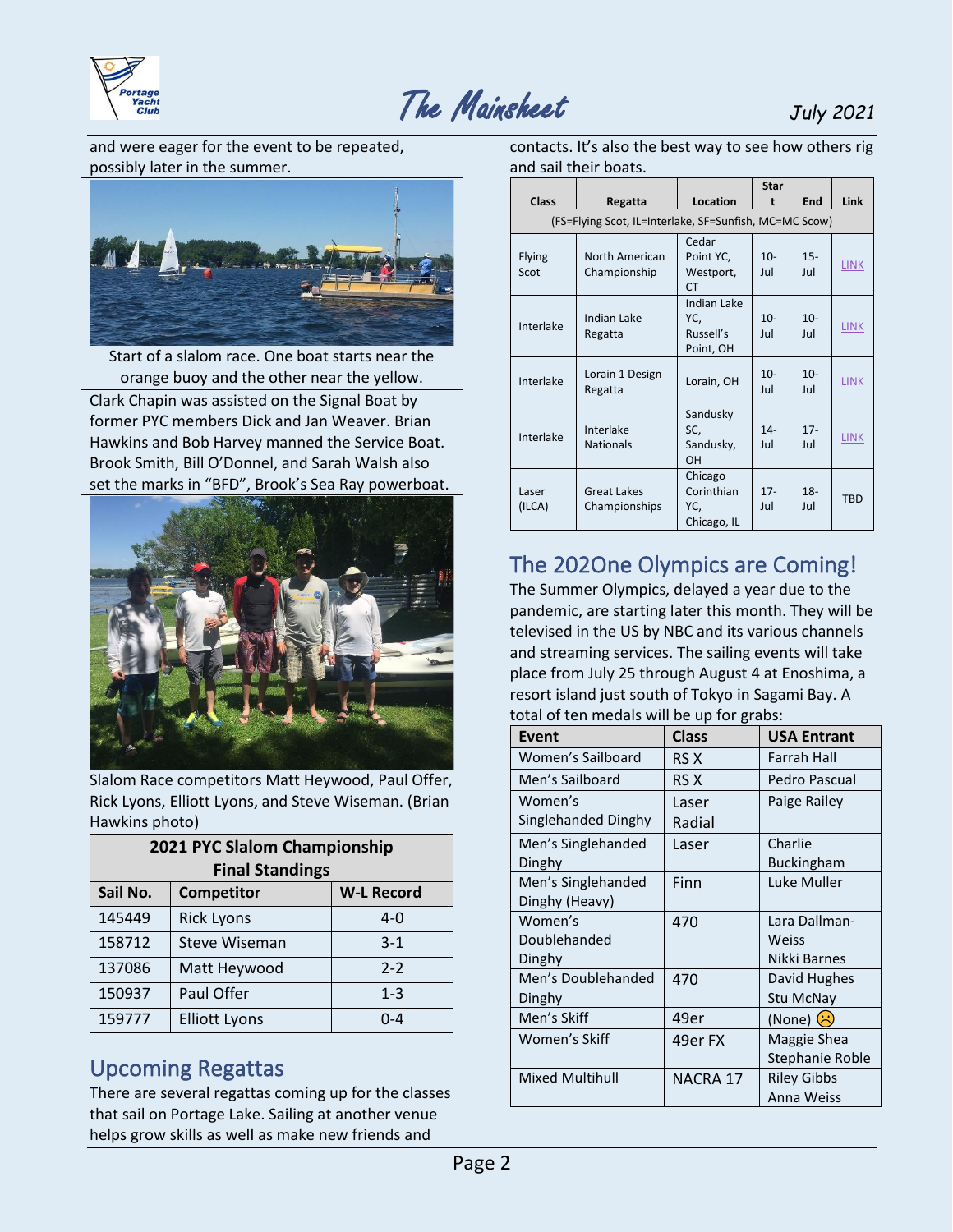

## The Mainsheet *July <sup>2021</sup>*

The US failed to qualify in the 49er Class, but may still send a team if another nation decides not to attend.



Sailing has been part of the Olympics since the second Olympiad in 1900. This will be the last Olympics for the

Finn Class, which has been in the Olympic regatta since 1952. The classes will get juggled for the 2024 games with the 470 becoming a single mixed event (one male and one female crew) and men's and women's kiteboarding added

Veteran TV journalist and America's Cup winner Gary Jobson will be doing the commentating for NBC from a studio in Connecticut.

**How to watch**: The NBC web link is [HERE.](https://www.nbcolympics.com/schedule)

**Medal Race**: For each class, the last race in the regatta will be the Medal Race. Only the top ten boats will participate, the points will count double, and the score from that race cannot be discarded. It's an attempt to decrease the likelihood that the medals will be decided with one or more races to go.

#### <span id="page-2-0"></span>Dear Rick



#### *Rick,*

*Wow, thanks for your advice last month on starting. What else do I need to know about the starting line as a new sailor? - Newbie*

*Dear Newbie:*

Typically, the starting line is within a few degrees square in axis to the first mark (wind shifting back and forth evenly), so anywhere along the starting line is a decent start as long as you are in what's called the first row, as shown in the diagram. The middle 2/3's of the SL tends to be the least crowded, so there can be more openings there, versus the more risky "best start" at the ends. To get a feel for the starting line and to be comfortable around other boats, always make several passes on a reach down the length of the line in both directions, each time a little closer, to get it a feel for momentum and a line sight or transit, as described [HERE](https://www.youtube.com/watch?v=LEvP0TylCmM&t=149s)*.* Also, practice a few final approaches as well to get the rhythm needed at the start signal. Do not venture too far out past either end, because you could get caught in a lull, or the wind may shift in such a way that you might be late to the start, or end up in the second row.



Being in the second row comes with problems; The wind is not at full strength coming off the back of the front row sails, causing the second row to move slower, and instantly get farther behind, but only by a boat length

or two. There are tactical options of how to get out of this situation, or to hang in there with the least loss, but we'll leave that for another day. There are many YouTube videos explaining the basics and finer points. Some are shown below and most do a better job than I can duplicate in writing. Practice makes perfect (or at least less imperfect), and the challenges you will encounter are what makes this sport interesting and fun, so dig in, and make some mistake, and learning from them. This will only make you better.

Starting box:

<https://www.youtube.com/watch?v=N3Q7jJ9tBG0> Where to start:

<https://www.youtube.com/watch?v=wSl04F4Z454> Manage risk at the start:

[https://www.youtube.com/watch?v=P5\\_Ik0G6Kd4](https://www.youtube.com/watch?v=P5_Ik0G6Kd4) Getting a line sight or transit:

<https://www.youtube.com/watch?v=LEvP0TylCmM> Acceleration and clear air:

<https://www.youtube.com/watch?v=5V3gDu6qDis> *Rick Lyons* 

<span id="page-2-1"></span>*(More questions? Send them to RL@CharterMI.net)*

#### Flying Scot Sportsmanship Award

While many of our Club's perpetual awards recognize racing enthusiasm and accomplishments, the Flying Scot Sportsmanship Award is given to an individual for the often-elusive ideal of sportsmanship. The trophy was created and donated by Flying Scot Fleet 20 in 1992. It is unique